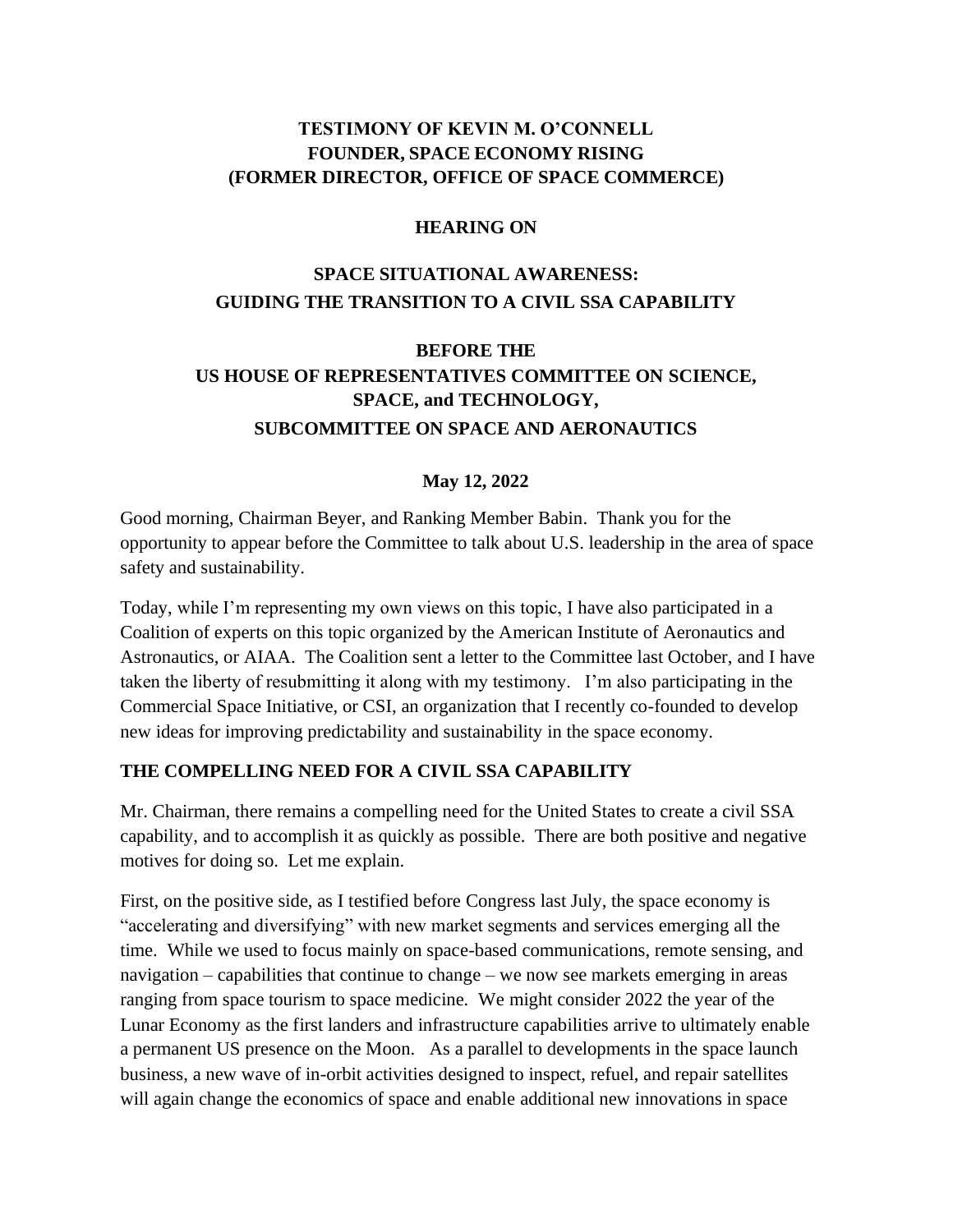commerce. As space becomes more accessible, we see non-traditional space companies working to leverage it, and entities from US States to foreign countries working to more fully participate in the space economy.

Recent developments show the challenges that lie ahead. As space activities continue to improve the lives of many people on Earth, with plans to do even more, our adversaries show wanton disregard for the value of the space environment. Russia's highly irresponsible antisatellite (ASAT) test last November generated over 1500 new debris pieces and created what have become known as "conjunction squalls" for space operators. (Think about a baseball batter at the plate who occasionally sees 1000 baseballs coming his way without knowing which one to hit or, more important, which ones might hit him). Russia and China continue to create capabilities that threaten US national security, civil, and commercial space missions. Meanwhile, by simple math alone, the space debris problem continues to grow by the day. We see this in everything from the narrowing of launch windows to the recent need to maneuver the International Space Station (ISS) to avoid space debris from the Russian ASAT test.

There are many needs and benefits, Mr. Chairman, that drive us to implement a civil SSA system as quickly as possible. Among them are to allow the US Space Force to focus on the space domain awareness that is growing in complexity and importance; to allow us to collaborate more seamlessly with our allies, partners, and the space operator community at large; to leverage state of the art technologies, and to encourage the continuing development and growth of a US space safety industry. SSA is not only seen as crucial to our immediate future in space, but to the broader development of a cislunar economy.

# **THE US POLICY CONTEXT: CONTINUITY OVER CHANGE**

National policy discussions about the space debris problem date all the way back to the Reagan Administration, with significantly greater emphasis during the Obama, Trump, and now Biden Administrations.

Space Policy Directive -3 (Space Traffic Management; June 2018) was issued during the Trump Administration with an emphasis on three major points: that the space debris problem was urgent and getting worse; that a "whole of government" approach would be necessary to help mitigate it; and that strong cooperation with industry and international partners in dealing with it would be essential. The NAPA Report mandated by Congress in 2020 strongly endorsed the role of the Department of Commerce and the Office of Space Commerce in playing a lead role in transitioning conjunction warnings for space operators from the Department of Defense to the Department of Commerce. DoD needs to get out of the conjunction notifications business in order to focus on the more complex strategic space environment, such as assessing the capabilities and intentions of adversary space activities and in aiding our allies in protecting their capabilities.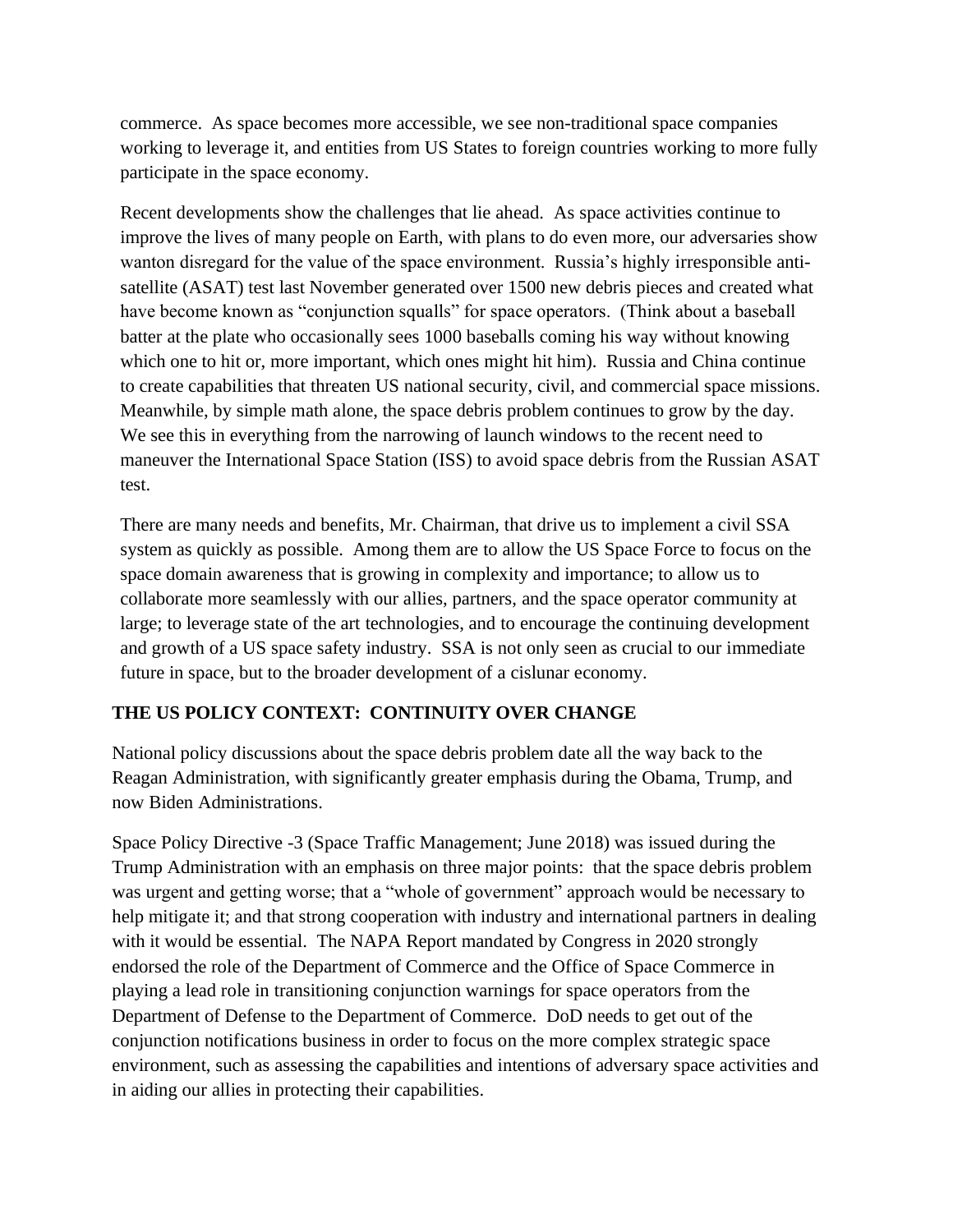One point that is often misunderstood there is that Commerce was to simply replicate the system developed by the Department of Defense over the decades as a derivative mission from its classified national security missions. Not correct. The idea was actually to have Commerce develop a modern system that could adapt quickly to accommodate the expected rapid growth in satellites and other complex space activities. Such a system will need to adapt rapidly as innovations like in-orbit servicing, space solar power and others enter the market. So replicating the function "as is" on the civil side would not be enough.

Improving space safety for everyone remains the immediate task. That involves a much deeper understanding of where space objects, including debris, are located and the creation of more timely and accurate warnings to all space operators. In other words, the top priority is improving conjunction analysis. But that's not the endpoint, it's actually the starting point: If executed correctly, improved conjunction warnings will serve as a pathway to new space safety services that will enhance national security and serve as a further foundation of the space economy. One of the most logical "next users" of this data, for example, will be the space insurance community, which lacks sufficient data to inform most risk models and thereby set accurate premiums. Leveraging commercial capabilities within a civil SSA system will allow us a credible mechanism to understand risks in space in much more accurate ways.

National Space Policy developed over the last three Administrations not only directs US leadership in commercial space activities, but also that federal agencies play a key role in enabling it. It directs US government organizations to encourage the US commercial space industry in developing world-class, innovative capabilities to support our national security and civil needs, as well as our rightly ambitious plans for space exploration and space commerce.

Hardly a week goes by without a new report or comments from US government officials, private sector executives, and even the Congress that the United States needs to do a much better job leveraging the talents of the private sector. Some of this concern arises from the need to innovate faster, some of it about the acquisition challenges associated with leveraging it. DoD has struggled to upgrade the current SSA system as demands have grown dramatically.

Apart from a clearly bipartisan interest to encourage a strong, vibrant, US commercial space industry, leveraging private sector innovation is one of the most important tools in fending off hostile adversaries, and addressing serious challenges like the space debris problem. A brief historical example might illustrate the point.

### **LESSONS FROM OTHER AREAS OF SPACE COMMERCIALIZATION**

By way of background, Mr. Chairman, I have worked on space commercialization issues for almost 30 years, including from different vantage points. I began work on satellite imagery commercialization while working for the Director of Central Intelligence in 1994, served as the Executive Secretary of a Commission that assessed the National Imagery and Mapping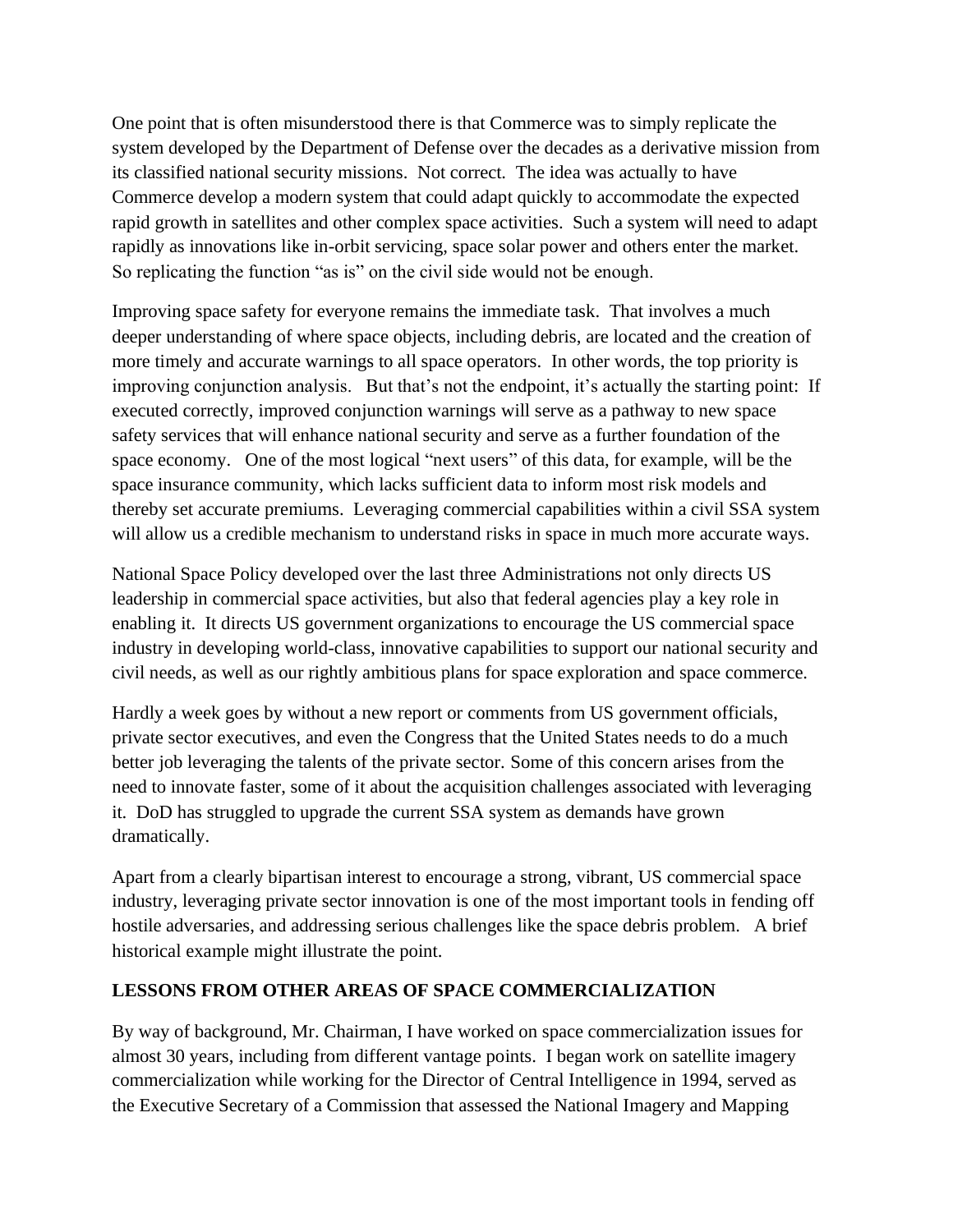Agency — predecessor to the National Geospatial Intelligence Agency — and served as both member and Chairman of NOAA's federal advisory committee ACCRES. While at RAND and in the private sector, I focused my research efforts on global satellite imagery markets and their security implications, resulting in multiple studies and op-eds, including the co-authored volume "Commercial Observation Satellites: At the Leading Edge of Global Transparency." (2000, RAND/ASPRS).

With time, Mr. Chairman, we could walk through the long and sometime difficult path that it took to gain adoption of commercial remote sensing, including disbelief that such a highly technical business could be subject to commercial practices, whether it would have value for intelligence and national security purposes, and worries about the security impacts of the new transparency that it would create. Resistance isn't entirely out of the system today in spite of the demonstrated benefits from leveraging commercial remote sensing capabilities.

Today, thirty years after bold Legislative and Executive Branch action, we see the many different benefits of the government's use of commercial satellite imagery. Satellite imagery data and analytic products help intelligence organizations like NGA and NRO fulfill their national security missions and to share imagery data where the use of classified imagery is not possible. The space-based transparency that we wrote about over twenty years ago calls attention to horrific Russian atrocities in Ukraine, has helped deflate Russian disinformation and catalyzed Western government and public response. Commercial radio frequency sensing has provided other insights, such as Russian jamming of Ukrainian communications satellites. Recent policy decisions have allowed USG agencies to purchase of satellite imagery from our closest allies and partners, with substantial benefit.

I offer this example to note some of the pitfalls to avoid as we as we consider the need to leverage commercial capabilities within the creation of a civil SSA capability. While no parallel is perfect, there are also important lessons to be learned from other examples like GPS commercialization, which resulted in hundreds of applications that we use regularly. As I said many times during my time at Commerce, and since, federal agencies are doing better at leveraging commercial capabilities, but far more can still be done. Especially in the case of a civil SSA system, we will need to leverage the speed, agility, and anticipation that can only come from the private sector.

Of course, my time as Director of the Office of Space Commerce provided insights on a wide range of new space market segments, whether for purposes of linking entrepreneurs to USG programs, understanding industry trends, helping break down regulatory impediments, and otherwise advocating for the US commercial space industry per OSC's legal mandate. While the Office took on a significant responsibility for SSA/STM over the past four years, its main role is to "foster the conditions for the technological advancement and economic growth of the US commercial space industry." (Title 51 USC 50702). The role is predominantly about economic growth, competitiveness, jobs, and innovation from space and related activities,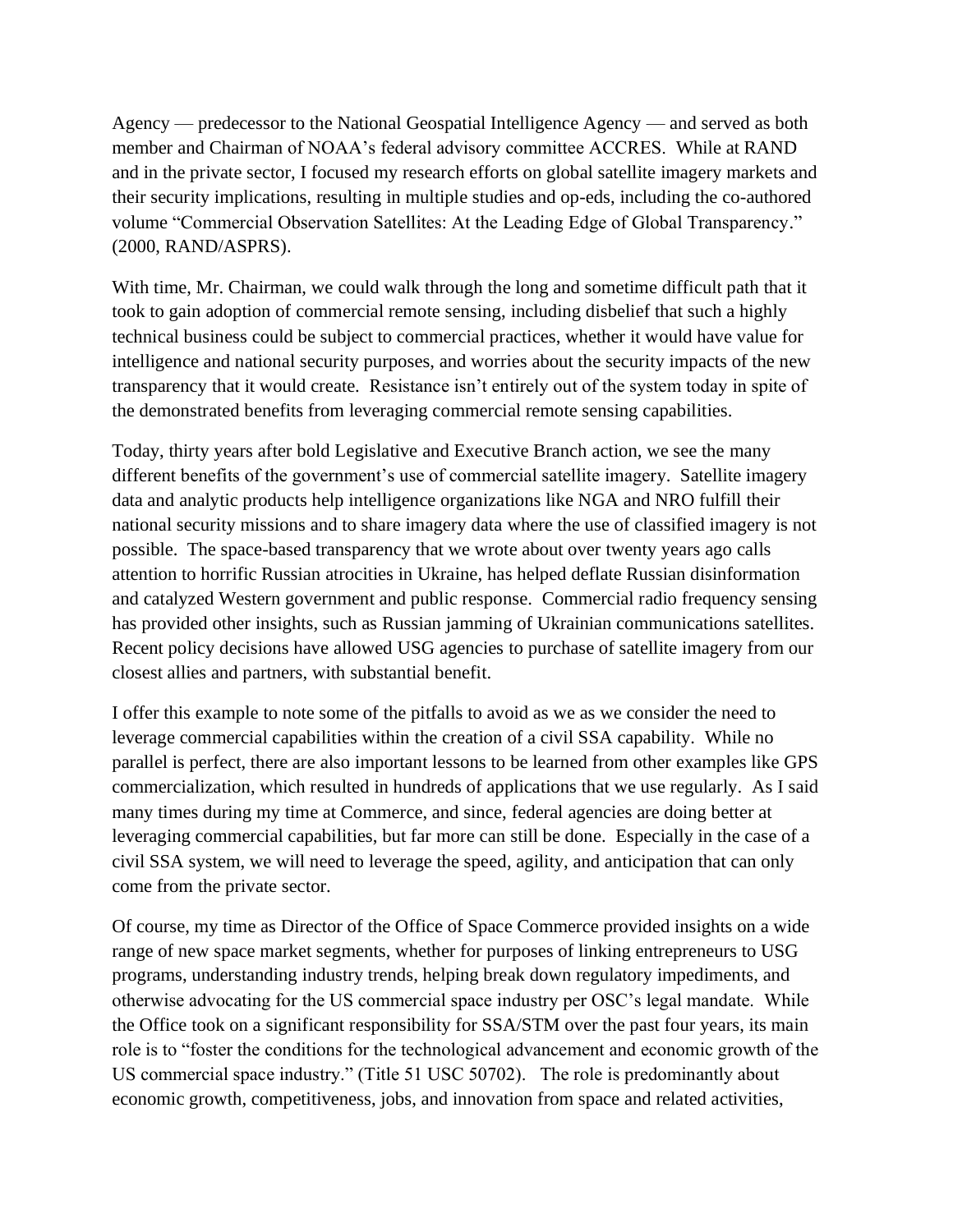including in the area of SSA.

## **THE COMMERCIAL SSA ECOSYSTEM**

The United States already has a diverse and impressive ecosystem of companies focused on SSA and the broader problems of space safety and sustainability. Inspired by a challenging technical problem and growing concern about space debris, many are leveraging private investment as they come into to the market. Some of these firms are focused on unique sensing of the space environment from Earth, and they will soon be joined by space-based sensors to collect unique data about the space environment. Other companies have developed unique capabilities for detecting radio frequency interference between space objects or focus on the autonomous maneuverability required to avoid debris.

These companies are staffed with world-class talent, and are leveraging the storage, data management, analytics, visualization, and other capabilities drawn from a global IT ecosystem that supports millions of decisions daily in healthcare, global finance, and gaming, to name a few. (We might note that the US Space Command commercial strategy announced by General Dickinson last month made similar arguments and the need to leverage them).

Since leaving the US government, I have had the opportunity to work with a number of these companies and stay connected with many others. When I look across these companies, I find their efforts to be highly complementary, and therefore an excellent basis for **immediate** participation in a civil SSA system.

Some of these companies already have US government contracts with NOAA and the US Space Force, while others are working with our allies and partners for basing sensors and to provide key support to NATO. Many of these firms are tested three times a year in the joint DoD-DoC Sprint Advanced Training Exercises, in scenarios designed to play out how Allies exchange information and how governments can work with commercial providers.

International partnerships are essential in dealing with this challenge. The SACT exercises and other DOC international outreach, in partnership with the State Department, can serve as forums for the US to work with allied and partner SSA services like the European Union's Space Surveillance and Tracking (EU/SST) partnership. This can help ensure coherent, complementary, and interoperable solutions for both civil and commercial spaceflight safety and the protection and defense of US and allied space systems.

That said, our Allies are already taking the lead in funding and leveraging commercial capabilities as part of their strategies. The European Commission released a new strategy for space traffic management in February 2022 that provides funding for European companies and mandates that space operators leverage capabilities equal to or greater than the EU/SST, in other words, commercial SSA capabilities.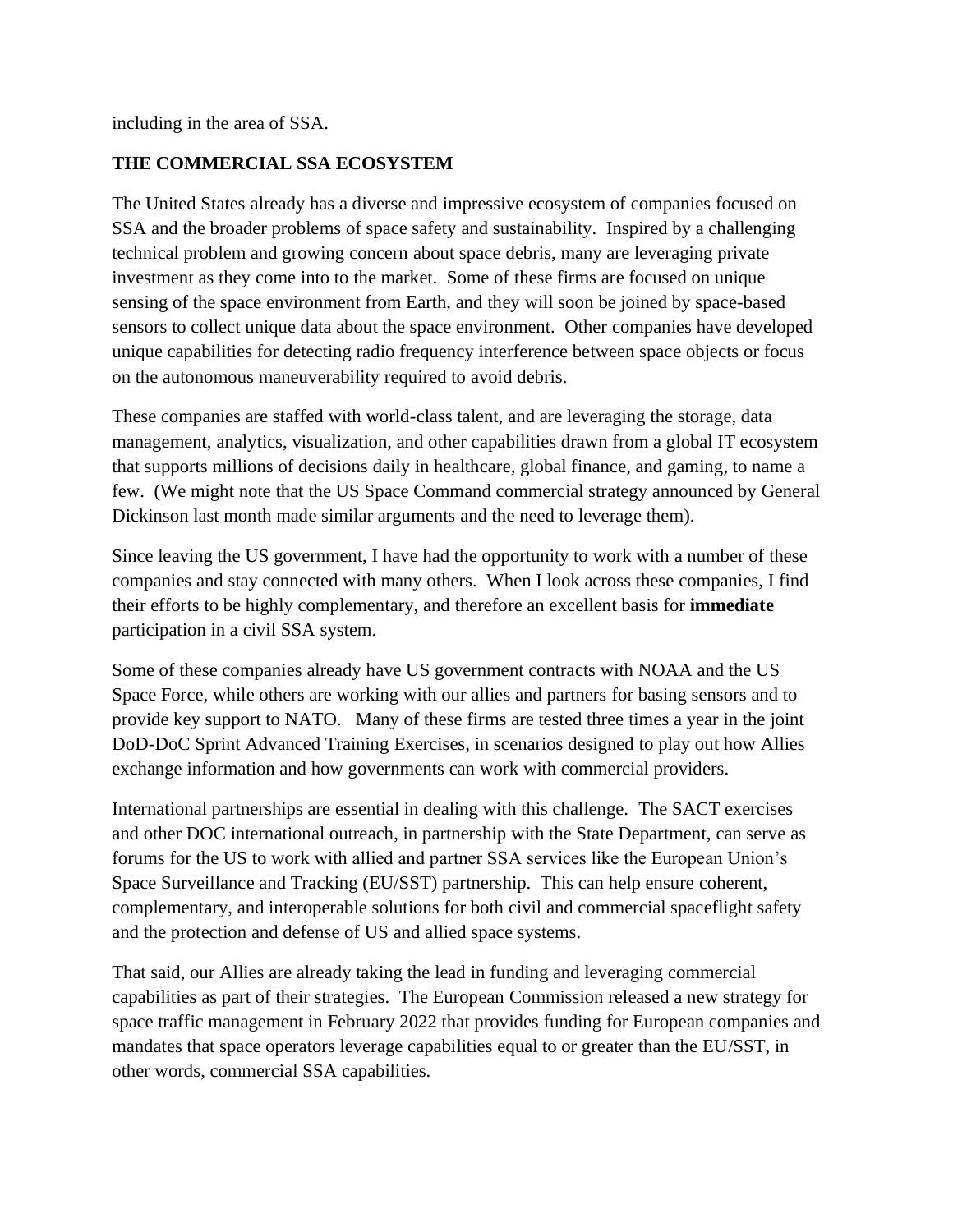Back at home, a commercial demonstration at this year's Space Symposium showed the very quick work of eight different companies in developing an end-to-end assessment of the Russian ASAT test. The participants all work with government agencies in some capacity, and in the demonstration leveraged large-scale investment in imagery and SSA capabilities and the power of a massive private cloud infrastructure. This was an example, but only one example, of the kind of capability that the US government needs to leverage now within a civil SSA. The demonstration was built with company resources, not US government resources, and was completed in a number of days. I would encourage the Committee members and staff to take a look at these impressive capabilities already in the market.

Increasingly, these companies have substantial inputs from the growing space operator community. Today, a large percentage of the satellite operators in LEO are working with these firms, and the exquisite data required to connect two space objects in innovative new missions like Northrop Grumman's MEV-1 and -2 missions were provided by one company. Needless to say, these companies are making discoveries about developments in the space environment that are also helpful to our strategic understanding of the space environment.

### **THE PATH AHEAD**

As we create a new civil SSA capability, Mr. Chairman, simply making token commercial purchases will not be enough. As a strategic imperative and as a path to creating an effective civil SSA system —from the unsustainable path that we are on to a robust public-private partnership that promotes safety and sustainability — the Office of Space Commerce needs to fully leverage the commercial capabilities now or soon to be entering the market. There is nothing wrong with the US government being a first customer, with the idea that it not be the only customer. A civil SSA system constructed with that in mind will allow for service to appropriate government missions, but also encourage the growth of this commercial sector as additional partners like space operators and our allies leverage these capabilities.

Further, to take a traditional government build path on this would effectively create a competitor to industry, put at risk the investments by these companies and their investors, and prompt an emphasis on working overseas. Given the global interest in the topic and the diverse capabilities, the USG could wind up making investments that leave the taxpayer with a legacy capability and an industry focused abroad.

To say it another way, OSC can have the advantage of using commercial capabilities without being encumbered by the existing architecture. OSC should avoid a prolonged acquisition strategy, and should consider flexible acquisition approaches, like Other Transaction Authorities, that have been proven to be helpful in the DoD acquisition cycle when urgency is called for. This comment is like many others calling for more flexibility and diversity in acquisition strategies, especially when the need is urgent. In the space arena, this includes the ability to leverage data buys, space as a service, and even non-conjunction analysis services.